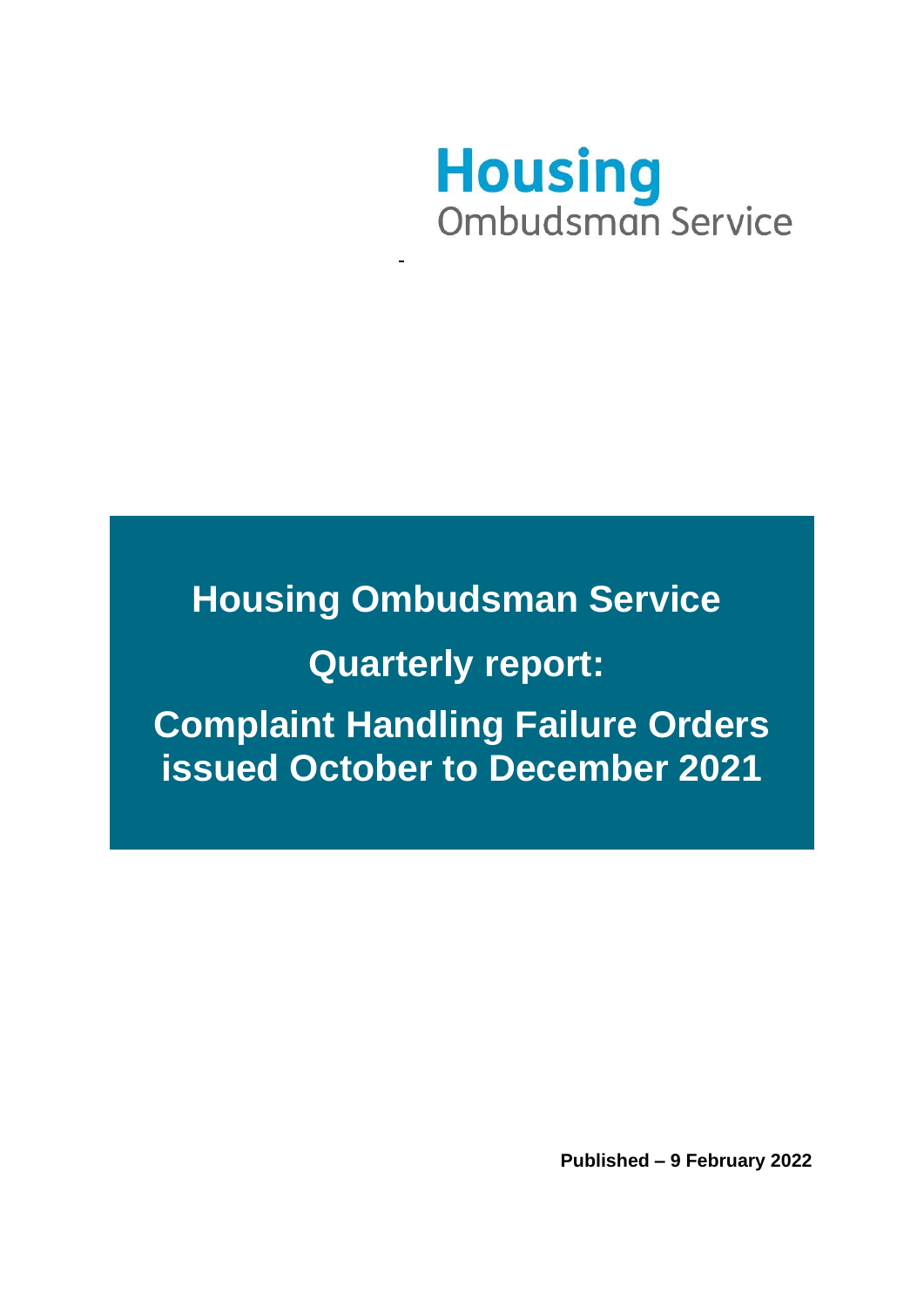### **Introduction**

The [Complaint Handling Code,](https://www.housing-ombudsman.org.uk/landlords-info/complaint-handling-code/) part of the Housing Ombudsman Scheme, sets out clear expectations for landlords on handling housing complaints, together with the power to issue a determination of complaint handling failure – **a complaint handling failure order** – where a landlord is failing to comply with its membership obligations.

The purpose of complaint handling failure orders is to ensure that a landlord's complaint handling process is accessible, consistent and enables the timely progression of complaints for residents.

They may be issued in relation to failings in an individual case where we have taken reasonable steps to seek engagement from a landlord, but the resident remains unable to progress a complaint. They may also be issued where there is evidence of a systemic issue within a landlord's complaint handling.

We will always provide a landlord with details of the issue and provide opportunities for the landlord to put things right before a complaint handling failure order is made.

Full details on when a complaint handling failure order may be issued, what further action the Ombudsman could take in such circumstances, and the reporting of their use, including publicly, is set out in our [Guidance on determinations of complaint](https://www.housing-ombudsman.org.uk/wp-content/uploads/2020/11/Guidance-on-complaint-handling-failure-orders.pdf)  [handling failure and orders.](https://www.housing-ombudsman.org.uk/wp-content/uploads/2020/11/Guidance-on-complaint-handling-failure-orders.pdf)

The guidance also highlights that each quarter we will publish the total number of complaint handling failure orders issued, the names of the landlords and reasons for the orders. We will also share this information with the Regulator of Social Housing.

This quarterly report for the period October to December 2021 shows that we issued 19 complaint handling failure orders, all related to individual complaints. There were no cases of non-compliance.

Previously, we issued 27 complaint handling failure orders for the quarter July to September 2021 and 23 during April to June 2021. Of the 27 issued in July to September, 24 were complied with and there were three cases of non-compliance. These included one failure in relation to compliance with our Complaint Handling Code as well as the others on individual complaints. Of the 23 issued April to June, 17 were complied with and there were six cases of non-compliance. It also included one failure in relation to compliance with our Complaint Handling Code.

Three case studies illustrate the experiences of residents and how the complaint handling failure orders have been used to progress their complaints.

The Ombudsman uses complaint handling failure orders along with other information from cases handled to generate insight about individual landlords which may be used as the basis of discussions if there are continued concerns over a sustained period.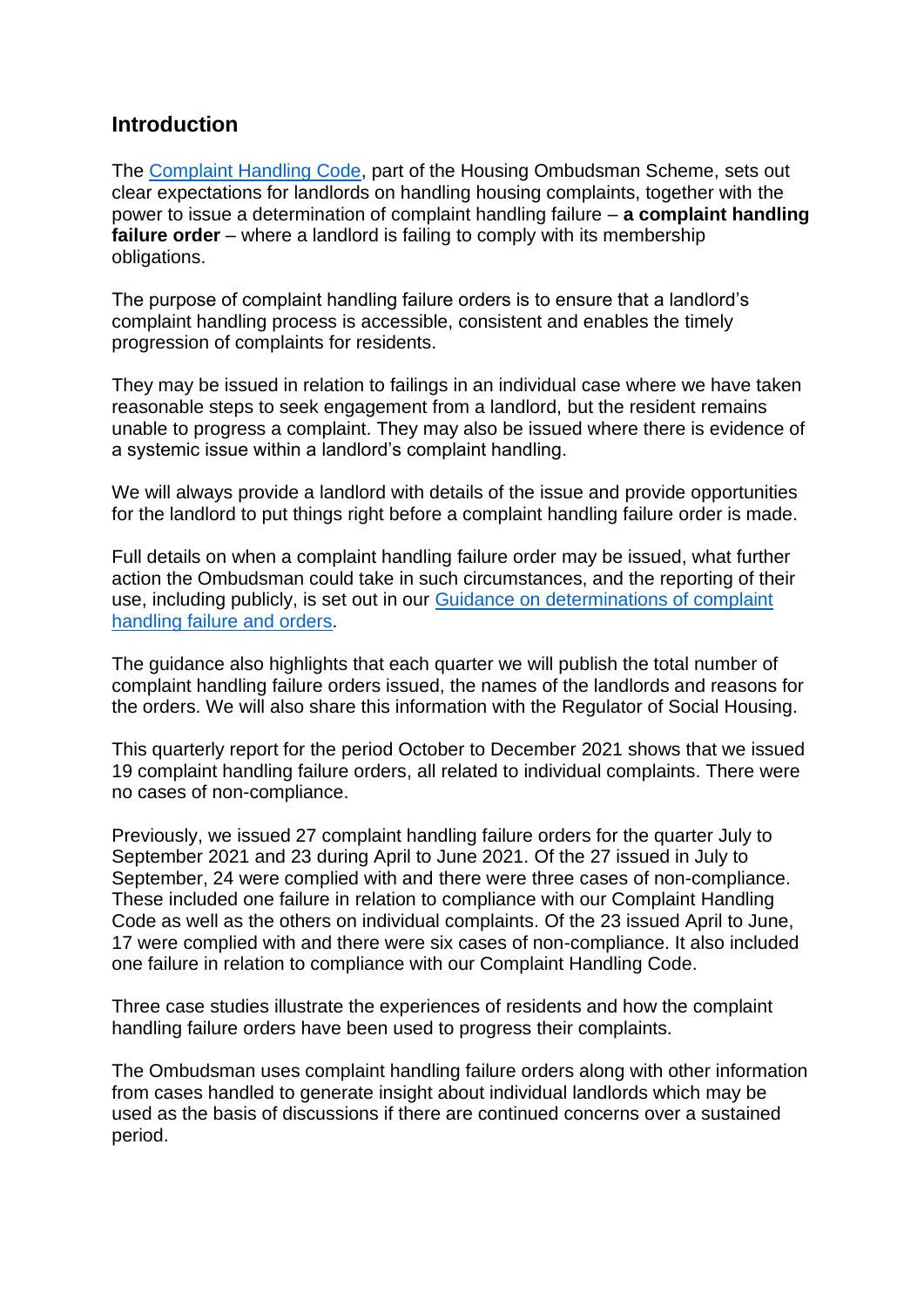### *Code review*

We have carried out a review of the Complaint Handling Code and Complaint Handling Failure Orders, a year on from being introduced, based on feedback from landlords and residents and our own analysis. The findings from the review will be published as part of a new annual review of complaints. The first review due to be published in March 2022 will set out some improvements we are making to the Code and Complaint Handling Failure Orders while retaining the same core principles.

The revised Code will apply from 1 April 2022 and will be supported by further guidance and tools published throughout 2022-23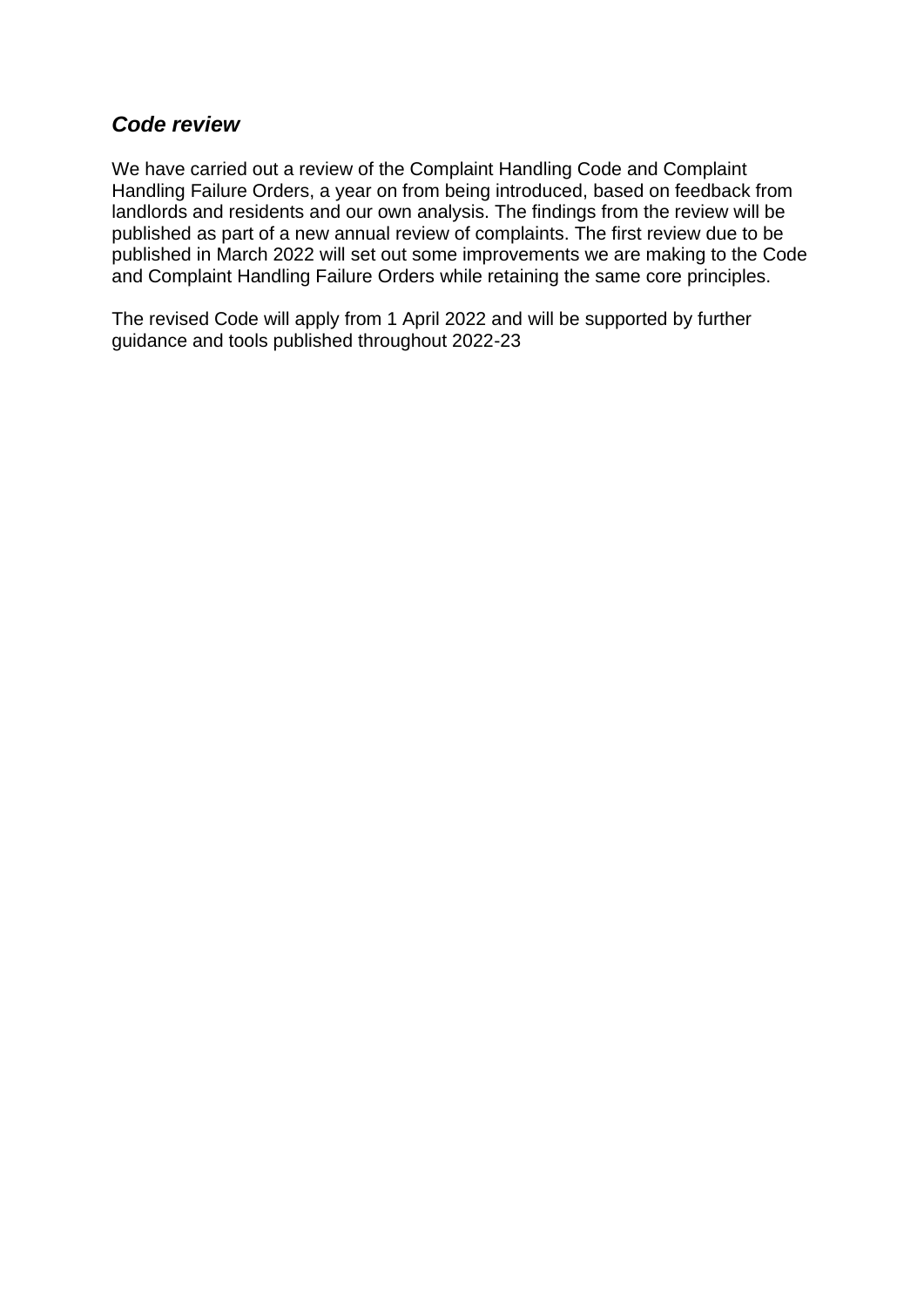## **Complaint handling failure orders issued October to December 2021**

We issued 19 complaint handling failure orders during this quarter. There were no cases of non-compliance.

The order types issued to date are:

• **1: Issued due to the landlord's unreasonable delays in accepting or progressing a complaint through its process.** 

Where residents experience difficulties and delays in getting a response from their landlord or in escalating a complaint to the next stage, and we are satisfied that the complaints process has stalled, we will write to the landlord advising it of the problem and set out the action it needs to take to resolve the issue. We generally provide a minimum of three opportunities for a landlord to contact the resident and progress the complaint but if a landlord fails to engage and we are satisfied that the complaints procedure has stalled we may issue a complaint handling failure order.

• **2: Issued due to unreasonable delays in providing complaint information requested by the Ombudsman.** 

Landlords must provide information requested by the Ombudsman within 15 working days or an individually agreed reasonable timescale. Failure to provide evidence delays the resolution of the dispute for the resident and causes unnecessary distress and inconvenience. If the evidence is not provided within this time frame a complaint handling failure order will be issued. This includes evidence of compliance with our orders.

#### • **3: Issued due to complaints procedures and processes not being compliant with the Ombudsman's Complaint Handling Code.**

The Code sets out complaint handling standards for landlords and compliance with the Code is a requirement of Scheme membership. The Code aims to promote consistency and accessibility across landlords' complaints procedures. Landlords are required to meet the requirements in the Code, self-assess against it and report to their board or equivalent that their complaints policy is compliant, unless there are exceptional reasons why variance from the Code is necessary to achieve a fair outcome for a resident.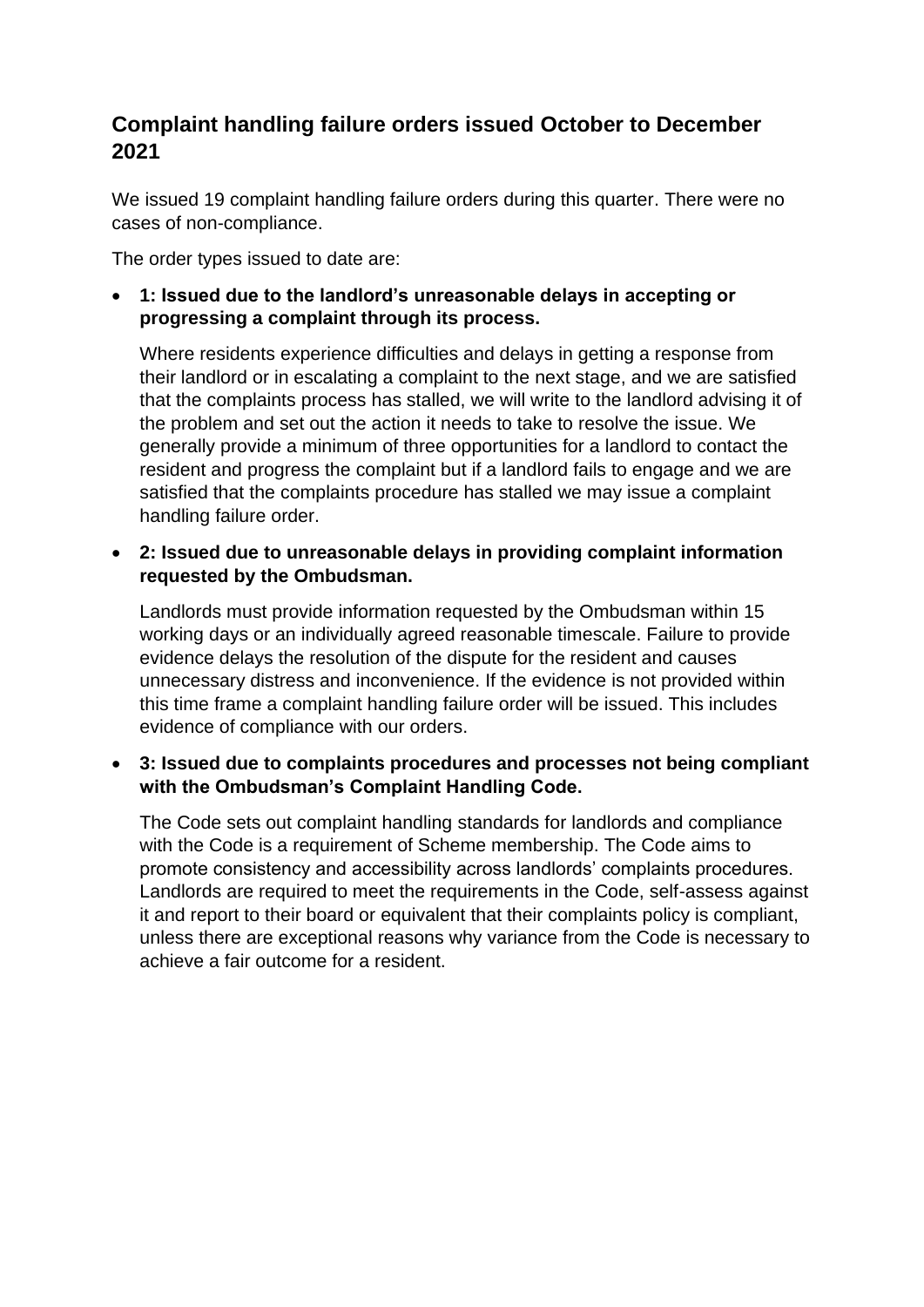## *Orders complied with:*

The tables below show the orders issued where the landlord complied.

#### *Table 1: Complaints within the landlord's complaints process (our dispute support stage)*

| <b>Date issued</b> | <b>Landlord</b>                               | <b>Case ref</b> | <b>Order</b><br>type (see<br>above) |
|--------------------|-----------------------------------------------|-----------------|-------------------------------------|
| 14 October         | <b>My Space Housing Solutions</b>             | 202108128       |                                     |
| 21 October         | <b>Catalyst Housing Limited</b>               | 202100574       |                                     |
| 21 October         | <b>Hyde Housing Association</b><br>Limited    | 202106742       |                                     |
| 1 November         | <b>Sheffield City Council</b>                 | 202109139       |                                     |
| 9 November         | <b>Cornwall Housing Limited</b>               | 202100354       |                                     |
| 9 November         | <b>Sanctuary Housing Association</b>          | 202111399       |                                     |
| 16 November        | <b>Notting Hill Genesis</b>                   | 202013621       |                                     |
| 16 November        | <b>Peabody Trust</b>                          | 202115284       |                                     |
| 26 November        | <b>Central and Cecil Housing Trust</b>        | 202110451       |                                     |
| 26 November        | <b>Birmingham City Council</b>                | 202112335       |                                     |
| 26 November        | <b>Camden Council</b>                         | 202105476       |                                     |
| 6 December         | Croydon Council                               | 202011528       |                                     |
| 17 December        | <b>Chesterfield Borough Council</b>           | 202005710       |                                     |
| 23 December        | <b>Guildford Borough Council</b>              | 202110650       |                                     |
| 23 December        | <b>Trident Housing Association</b><br>Limited | 202013105       |                                     |

*Table 2: Complaints within the Ombudsman's formal investigation (our dispute resolution stage)*

| Date issued | <b>Landlord</b>                            | <b>Case ref</b> | <b>Order type</b><br>(see above) |
|-------------|--------------------------------------------|-----------------|----------------------------------|
| 12 October  | <b>Barking and Dagenham Council</b>        | 202017534       |                                  |
| 14 October  | <b>Haringey Council</b>                    | 202100487       |                                  |
| 23 November | North Northamptonshire Council             | 202109405       |                                  |
| 23 November | <b>A2Dominion Housing Group</b><br>Limited | 202111916       |                                  |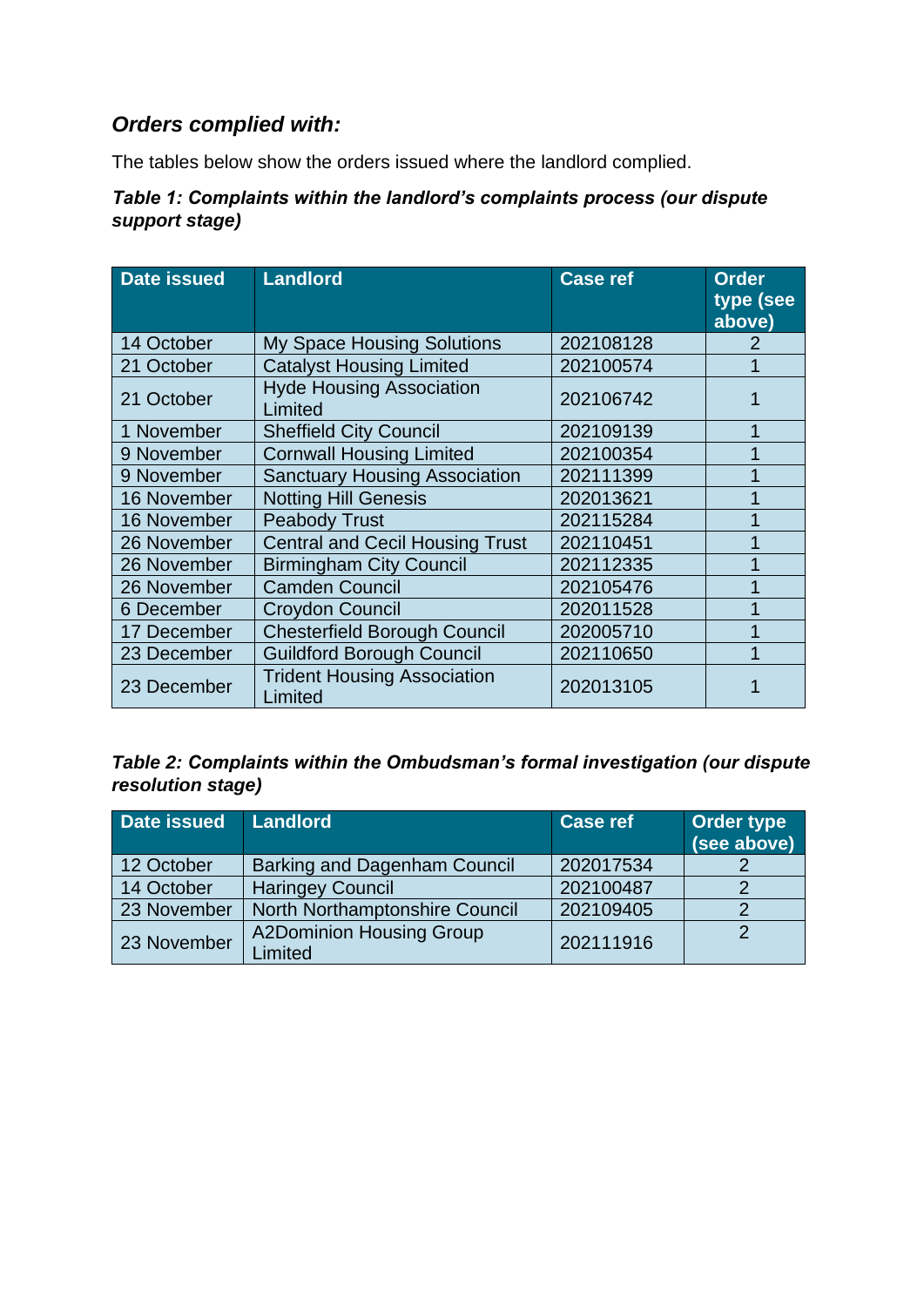## **Case studies**

The three case studies below demonstrate how and when we use complaint handling failure orders and their impact.

#### **Case study 1: Complaint handling failure order (within the landlord's internal complaints procedure)**

The resident contacted the Ombudsman for help in progressing his concerns about how the landlord was responding to his dissatisfaction with the way his reports of antisocial behaviour were being handled.

The Ombudsman made enquiries and although the landlord responded to confirm that a complaint was open about the issue, it had informed the resident that no response could be provided because the substantive case remained under investigation.

The Ombudsman clarified that the response provided did not meet the requirements of the Complaint Handling Code as it did not offer a response, nor did it make the resident aware of how to escalate the complaint if he remained dissatisfied. The Ombudsman clearly set out the resident's complaint and the terms of the Code to highlight that meeting these form part of the requirements of the Scheme.

The landlord responded to reiterate its position and provided a second copy of the original correspondence, however no further comments were provided to confirm that a formal complaint response had been provided.

In light of this, a complaint handling failure order was issued. Subsequently, a stage 1 response was provided within the timescale of the order and the resident is considering the landlord's proposed resolution.

#### **Case study 2: Complaint handling failure order (within the landlord's internal complaints procedure)**

The resident contacted the Ombudsman to raise concerns about the landlord's lack of response to his formal complaint about leaks, damp and mould due to a defective chimney and roof.

Although the landlord acknowledged the correspondence swiftly and provided confirmation that a complaint had been raised and a response would be issued and updates were provided to the resident, the formal response was not provided within the landlord's timescales.

As the resident remained without a formal response to his concerns, the Ombudsman issued two notices to the landlord requesting that a stage 1 response be provided to the resident. This was not forthcoming and therefore a complaint handling failure order was issued.

A formal response was provided to the resident by a senior manager within the timescale set by the order.